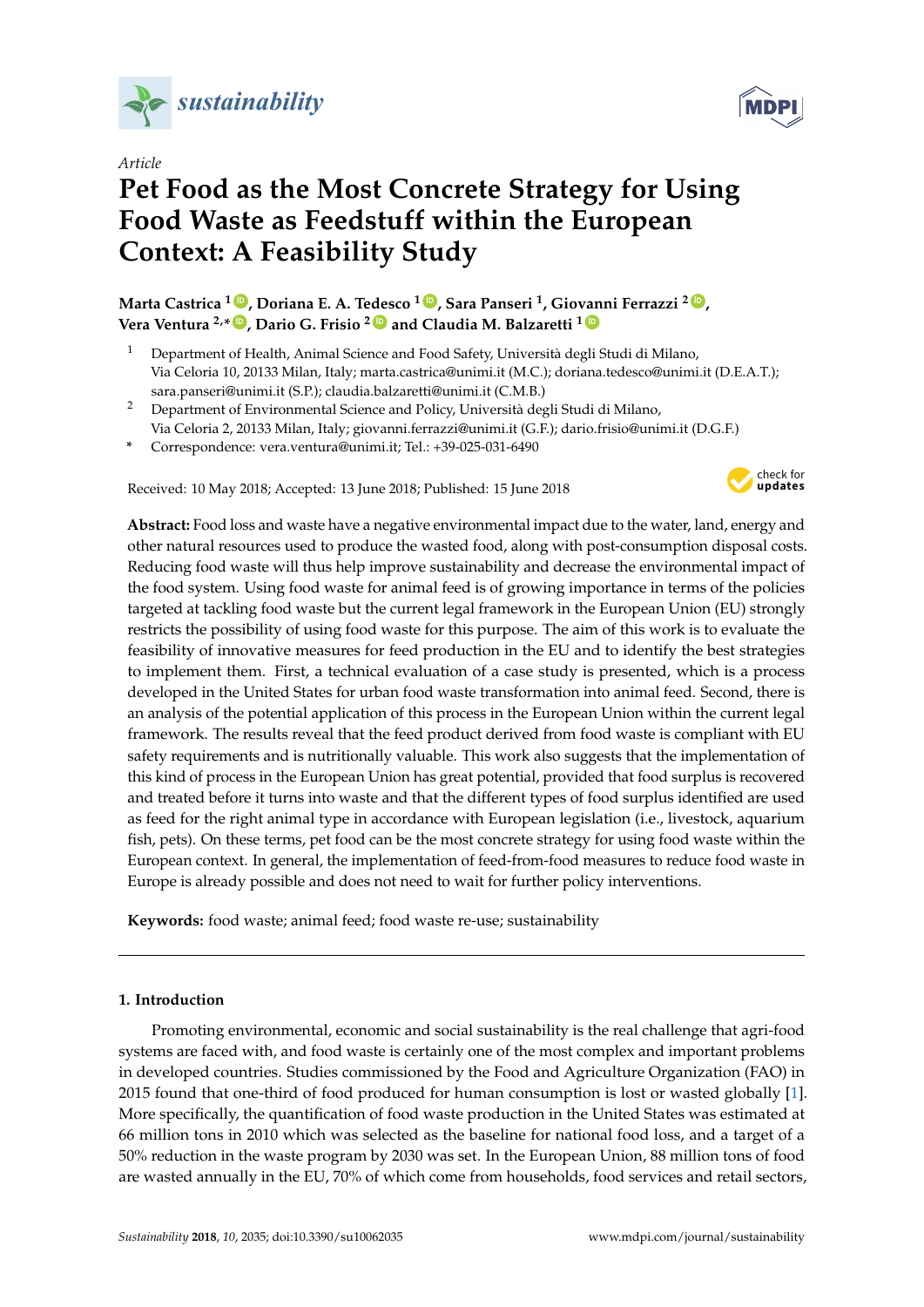and the remaining 30% come from the production and processing sectors [\[2\]](#page-8-1). However, the different interpretations of the concept of food waste makes the global food waste issue difficult to define conclusively [\[3\]](#page-8-2) and recent studies highlight the importance of measuring the quantity and value of food waste accurately [\[4](#page-8-3)[,5\]](#page-8-4). Nevertheless, the basis for a correct measurement is the distinction between the terms food surplus and food waste: In this article, the term "food surplus" refers to food produced beyond our nutritional needs, whereas waste is whatever is produced in the food system that ends up in the landfill  $[4,6]$  $[4,6]$ .

Due to the magnitude of the related ethical and economic issues, the scientific literature has increasingly focused on the impact of waste treatment strategies [\[7](#page-8-6)[–12\]](#page-8-7).

There are multiple ways of decreasing the generation of waste, and despite the fact that there are differences in national policies among EU and US Countries, their common pillar is the prioritization of food waste prevention. Strategies for better production, such as planning and resource use, improving preservation and packing technologies, and transportation and logistics management are implemented for this purpose [\[1\]](#page-8-0). Prevention includes supplementary actions such as the redistribution of food surpluses to people for charitable purposes: The guidelines for a common European food waste policy (FUSIONs) foster a policy environment focused on social innovation initiatives to promote food redistribution and cooperation with the actors in the food supply chain. One example of this is an EU-wide program that encourages food business operators to distribute their unsold edible food to charities. Although food redistribution strategies can provide both pro-social and pro-environmental gains due to their concern to reduce food surplus and food insecurity [\[13\]](#page-8-8), several studies have shown that they offer a limited contribution to food waste prevention [\[14](#page-8-9)[,15\]](#page-9-0).

Finally, the re-use of food for animal feed can be included as part of the prevention strategies such as the last chance to use food and its nutritional properties before it turns into waste, and thus treated through anaerobic digestion, composting, incineration or landfill. Several studies demonstrate that food waste-derived feed is an adequate alternative when properly supplemented [\[16,](#page-9-1)[17\]](#page-9-2) and a number of East Asian states have in the last 20 years introduced systems for the safe recycling of food waste into animal feed [\[18\]](#page-9-3).

Converting food waste into animal feed is also a sustainable practice compared to the environmental and health impacts of different technologies for food waste processing, including anaerobic digestion and composting [\[19\]](#page-9-4). The authors found that feed production from food waste has the lowest impact and is thus capable of providing environmental and public health benefits at a societal level.

Given this potential, it is clear that the reuse of food for feed purposes needs to be more extensively explored and evaluated. Although fostering the use of (former) foodstuffs and by-products for feed production is part of the recommendation released by the EU Fusion project, to date these practices are hardly implemented in the European Union due to the current legal framework on food waste management and livestock feeding. Several authors have highlighted this lack of practice and proposed to introduce policy changes, together with consumer and industry support, in order to re-introduce the possibility of using food waste as livestock feed in the European Union [\[18](#page-9-3)[–22\]](#page-9-5).

The aim of the study is to evaluate the feasibility of innovative measures for feed production in the EU and to identify the best strategies to implement them. Starting from an analysis of an innovative food waste treatment for feed production developed in the US (nutritional properties and safety), the present study provides an evaluation of its potential applicability in the European Union, given the current legal framework in force. The study also suggests strategies to implement similar technologies within the European framework on food waste use.

#### **2. Methodology**

In evaluating the potential application of new feed-from-food-based strategies, which have, as of yet, never been implemented in the European Union, a food waste treatment operating in the US was considered as a case study. The methodology used is composed of two main steps: an analysis of the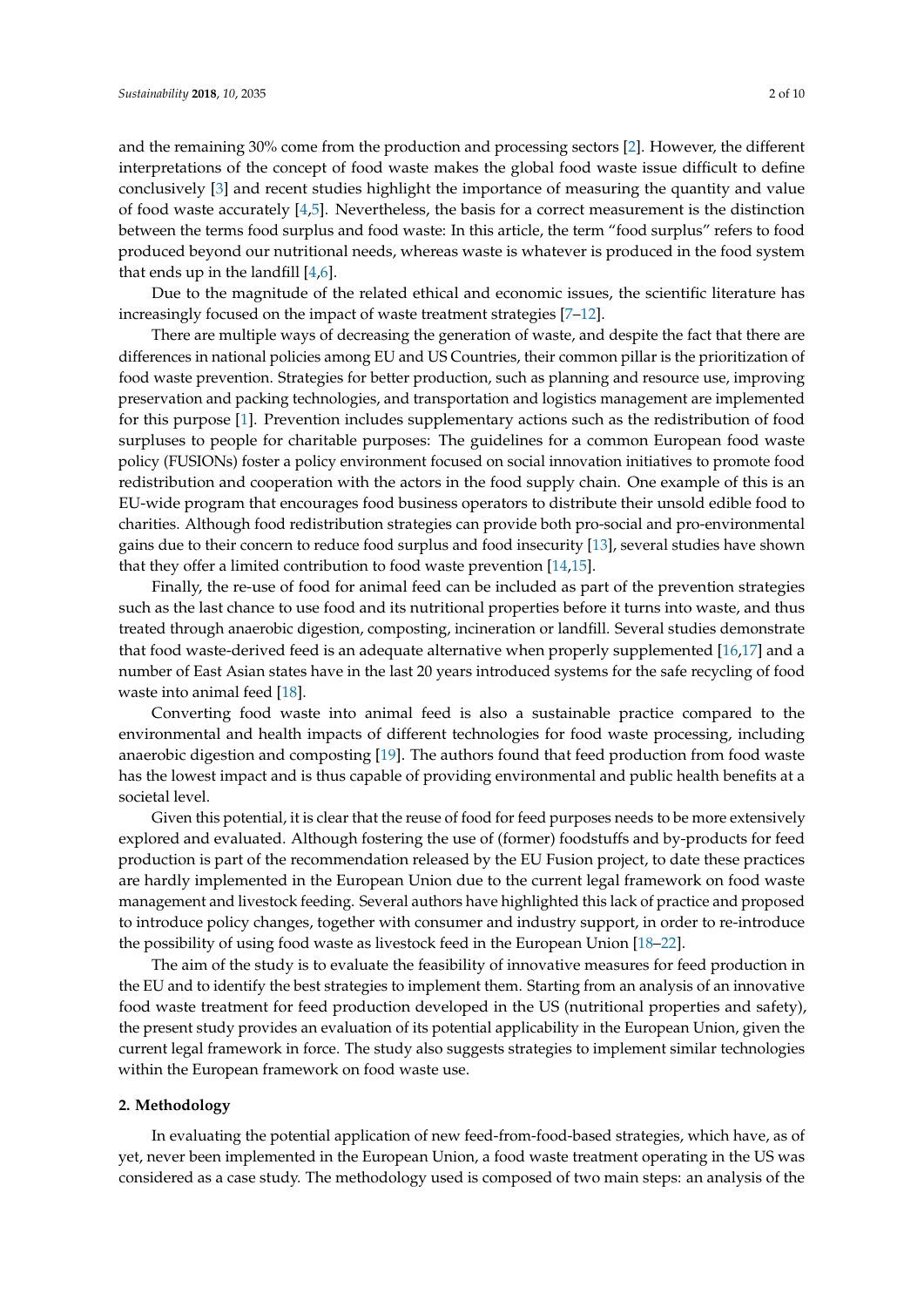case study in order to evaluate the characteristics of the final product (feed) obtained and, in a second stage, an assessment of the applicability of such a treatment within the European legal framework. framework.

## *2.1. Definition of the Flow Process 2.1. Definition of the Flow Process*

The survey was carried out from January 2016 to January 2017, during which the data were collected from a specific transformation technology located in the USA that receives food waste collected from a specific transformation technology located in the USA that receives food waste through controlled flows and procedures from commercial and residential locations in order to produce through controlled flows and procedures from commercial and residential locations in order to secondary food products for animal feed (supplementary information in Section SA). The facility is powered daily through the collection of commercial and residential food scraps in coordination with  $\tilde{a}$ several urban centers and institutions, including: City of Santa Clara, Stanford University, City of San<br>-Jose and the City of Sunnyvale. The daily amount of urban food waste collection is of 50 tons/die on average. is of 50 tons/die on average.

<span id="page-2-0"></span>Figure [1](#page-2-0) shows the steps of a system for processing primary food product waste into a secondary Figure 1 shows the steps of a system for processing primary food product waste into a secondary food product. food product.



**Figure 1.** Flow chart of the system. **Figure 1.** Flow chart of the system.

## *2.2. Characterization of Secondary Food Product 2.2. Characterization of Secondary Food Product*

microbiological parameters (Table 1).

The secondary food product was evaluated in terms of the EU sanitary requirements to The secondary food product was evaluated in terms of the EU sanitary requirements to understand whether this product could be included in an animal feed formulation. From January 2016 to January 2017, the secondary food product sampling took place once every two months. On each collection day, three batches of secondary food product with a mass of 2–3 kg were randomly selected in order to obtain a complete safety and nutritional assessment of the product. All study parameters regarding the secondary food product derived from the process were determined by identifying the EU hygiene requirements for pet food, which was regulated by the Directive 2002/32/EC of the European Parliament and the Council on 7 May 2002 on undesirable substances in animal feed. The sampling and the analysis methods were carried out taking into account the Commission regulation (EC) No 152/2009 of 27 January 2009 which laid down the methods of sampling and analysis for the official control of feed. The undesirable substances studied were: nitrites, the presence and the level of contamination of mycotoxins pesticides, heavy metal and microbiological parameters (Table [1\)](#page-3-0).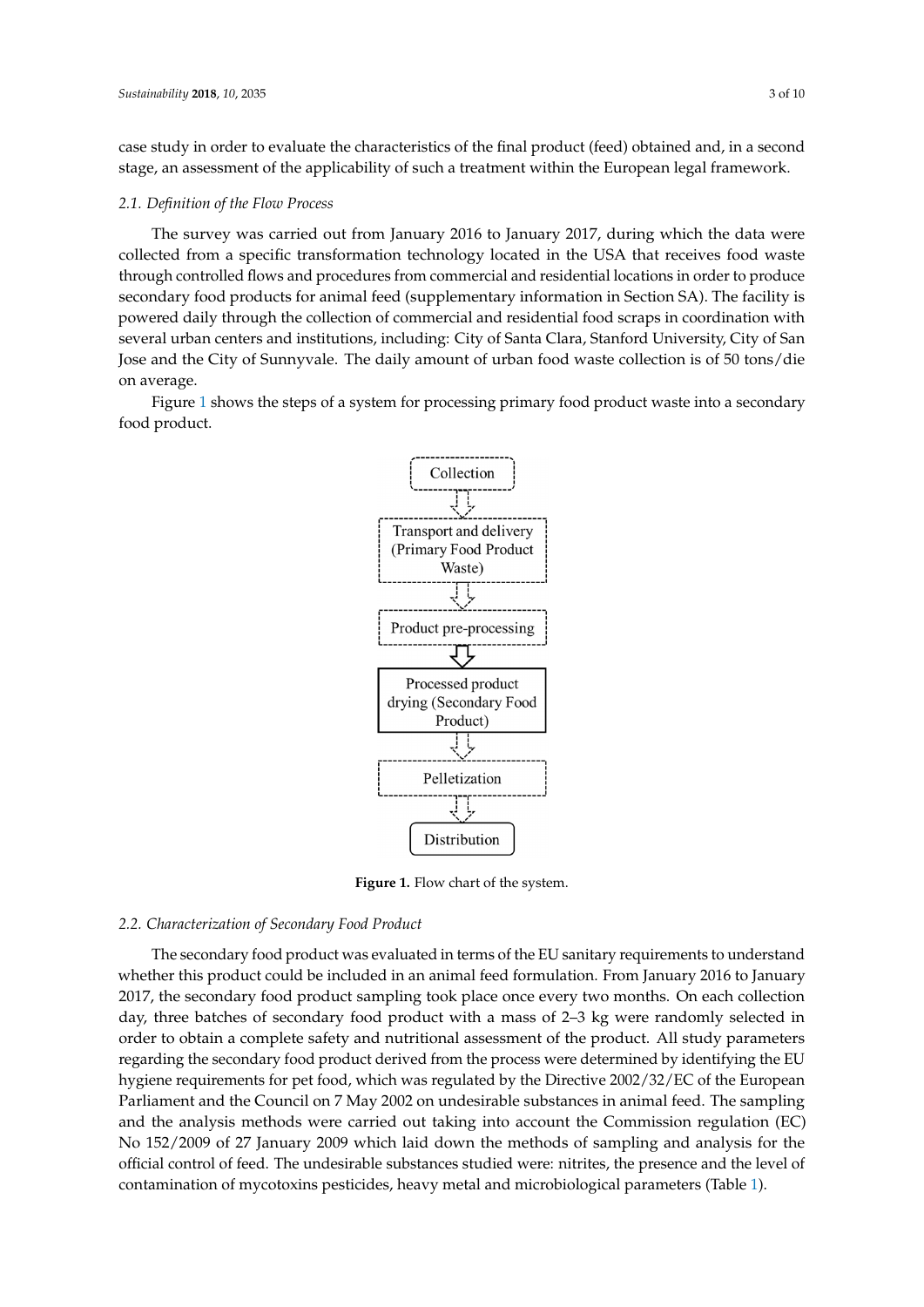<span id="page-3-0"></span>

| <b>Nitrites</b>          | <b>Sodium Nitrite</b>                                                                                                                                                                                                                                                                                                                                                                                                                                                                                                    |  |  |
|--------------------------|--------------------------------------------------------------------------------------------------------------------------------------------------------------------------------------------------------------------------------------------------------------------------------------------------------------------------------------------------------------------------------------------------------------------------------------------------------------------------------------------------------------------------|--|--|
| Mycotoxins               | Deoxynivalenol, fumonisin B1 and B2, aflatoxin B1 ochratoxin A and zearalenone.                                                                                                                                                                                                                                                                                                                                                                                                                                          |  |  |
| Pesticides               | Acephate, Azinphos ethyl, Azinphos methyl, bromophos methyl, Carbophenthio,<br>Chlorfenvinphos, Chlorpyrifos ethyl, Chlorpyrifos methyl, Chlorthiophos,<br>Coumaphos, Diazinon, Dichlorvos, Dimefox, Dimethoate, Ethion, Fenchlorphos,<br>Fenitrothion, Fonofos, Phorate, Phosalone, Phosphamidon, Isofenphos, Malathion,<br>Methamidophos, Methidathion, Mevinphos, Omethoate, Parathion ethyl,<br>Parathion methyl, Pirimiphos Methyl, Profenofos, Quinalphos, Terbufos,<br>Tetrachlorvinphos, Thionazin, Vamidothion. |  |  |
| Heavy metals             | Pb, Cd, As and Hg.                                                                                                                                                                                                                                                                                                                                                                                                                                                                                                       |  |  |
| Microbiological analyses | Mesophilic aerobic bacteria, enumeration of <i>Enterobacteriaceae</i> , enumeration of <i>E</i> .<br>coli, enumeration of coagulase-positive staphylococci, Bacillus cereus, total coliform<br>bacteria, sulphite-reducing Clostridia, Clostridium perfringens, detection of<br>Salmonella spp., Listeria monocytogenes, staphylococcal enterotoxins, E. coli STEC,<br>Yersinia enterocolitica and Clostridium botulinum.                                                                                                |  |  |
| Physical contaminants    | Lithoid material ( $>5$ mm), other inert materials such as glass and metal ( $<3.3$ mm<br>and 3.3 mm-10 mm), plastic material (<3.3 mm and 3.3-10 mm), plastic material<br>and other inert materials $(>10 \text{ mm})$ , and glass metal and plastic $(>2 \text{ mm})$ .                                                                                                                                                                                                                                                |  |  |

**Table 1.** Parameters for secondary food product evaluation.

Physical contaminants were studied in order to verify the efficiency of the identification pre-process and the separation of oversized and inorganic material in the secondary food product (Table [1\)](#page-3-0). The secondary food product was evaluated in terms of its nutritional suitability as a raw material for animal feed, the nutritional parameters analyzed were: dry matter, crude protein, ether extract, crude fiber, ash, mineral content (Ca, P, K, Na, Mg, Fe, Zn, Mn, Cu and Cr), and fatty acid content.

#### *2.3. Applicability in EU*

Estimating the degree of technical applicability of innovative treatments that are able to produce animal feed, using food waste as input, need to take into account the specific food waste measures currently in force in the European Union. A systematic classification was thus carried out of the complex scenario of the regulations regarding (i) re-using food waste and the provisions for its reduction; and (ii) provisions for animal feed production in the European Union and its composition and safety requirements. Based on the analysis of the regulatory framework, a final evaluation of the applicability of the US case study considered was performed. In addition, the best strategies to improve the conversion of food waste into animal feed within the European Union were therefore suggested.

### **3. Results and Discussion**

#### *3.1. Definition of the Flow Process*

#### 3.1.1. Collection, Transport and Delivery—Primary Food Product Waste

The primary food product waste is collected on site and emptied into a special transport vehicle that keeps the waste product separate from the general environment, thus keeping odors to a minimum, minimizing the attraction of insects, rodents, and other vectors, and also to reduce the contamination of the primary food waste during transport.

#### 3.1.2. Production Pre-Processing

At the time of delivery to the processing site, the primary food waste is pre-processed to produce an intermediate product (mash). The pre-processing subsystem is comprised of a magnetic and a screening subsystem for removing oversized and inorganic material, including ferromagnetic material, glass and plastic.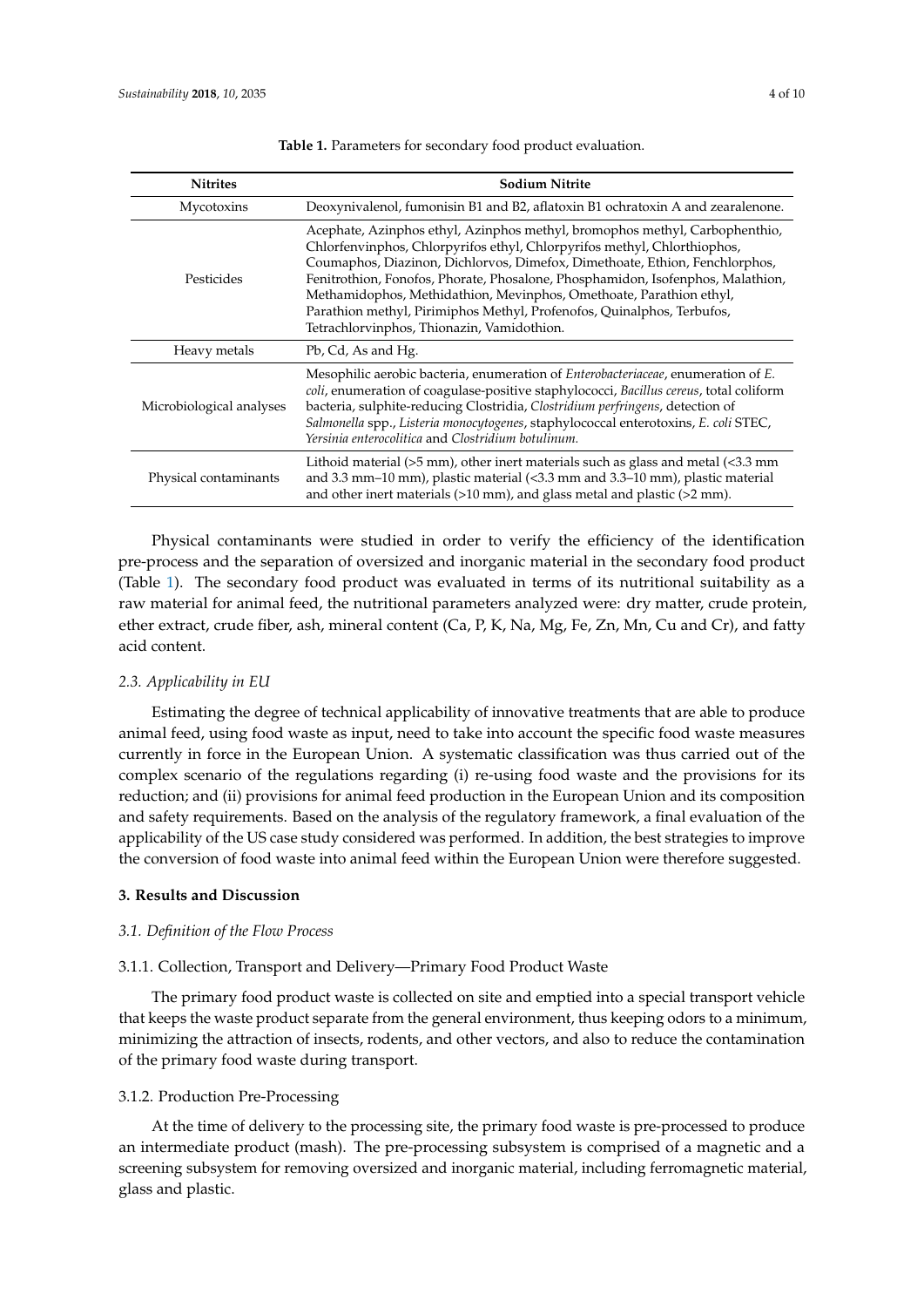#### 3.1.3. Processed Product Drying—Secondary Food Product

The mash is held in a tank and then transferred to the dryer through a progressive cavity pump. The dryer is configured to reduce the moisture content of the mash. The under vacuum condition lowers the effective boiling point within the dryer to remove the evaporated moisture safely below a temperature at which the primary food waste could burn or otherwise might overheat, thus minimizing emissions.

The water vapour can then be condensed into water which is then captured by the dryer, and can be used for various purposes, including cooling and cleaning sections of the dryer.

The dryer gradually dries the mash without exceeding 120  $\degree$ C so that the nutrients are retained in the dried product.

#### 3.1.4. Pelletization

The secondary food product is dried by the dryer to a 10–20% moisture content, then extruded and cut to generate a finished dried meal or a pellet. The temperatures and pressures created in the extrusion process allow for a high temperature and short time (HTST) process.

#### *3.2. Characterization of Secondary Food Product*

The analysis of the undesirable substances found in each batch of secondary food products showed that the nitrite levels were below 4 mg/kg, in accordance with the maximum EU legal limit of 15 mg/kg expected for raw materials for animal feed formulations (Table [2\)](#page-4-0). The mycotoxin level in all batches was below the detection limit (<0.05 µg kg<sup>-1</sup> wet weight). The results of the mycotoxins level of the secondary food product presented in this study are within the expected limits because the food waste collected in the US was mainly generated from food residues for human consumption (Table [2\)](#page-4-0). Pesticide residues were not detected in any of the batches of the secondary food product, and thus the product appeared to be in line with the permitted EU limits. The heavy metals analyzed were found with the following concentrations: Pb (3.44 mg/kg  $\pm$  0.08), Cd (0.22 mg/kg  $\pm$  0.003), As (0.68 mg/kg  $\pm$  0.005) and Hg (under the detection limit of the analysis method <0.100 mg/kg), and all the results were well below the maximum permitted limits (Table [2\)](#page-4-0).

Microbiological analyses showed that *Salmonella* spp. and *Listeria monocytogenes* were absent in 25 g of all analyzed batches thus conforming to the Reg. (EC) No. 2073/2005. In addition, the absence of Staphylococcal enterotoxins, *Bacillus cereus* enterotoxins, *E. coli* STEC, *Clostridium botulinum* and *Yersinia enterocolitica* and the presence below the detection limit of 1 log CFU/g of the hygiene process indicator microorganisms confirmed the compliance of the secondary food products with EU food and feed safety criteria. As confirmed by previous studies, heat treatment plays an important role in decreasing the pathogen population in several food matrices such as food scraps [\[23,](#page-9-6)[24\]](#page-9-7). Physical contaminants were not detected in any of the batches of the analyzed secondary food product.

<span id="page-4-0"></span>

|                   | <b>Secondary Food Product</b> | Maximum Level in EU <sup>a</sup> | <b>EU</b> Regulation | Specification                                          |
|-------------------|-------------------------------|----------------------------------|----------------------|--------------------------------------------------------|
| <b>Nitrites</b>   | $\leq$ 4                      | 15                               | 2002/32/EC           | Limits for complete feedstuff for pets                 |
| Deoxynivalenol,   | below detection limit         | Not available                    | 2006/576/EC          |                                                        |
| Fumonisin B1 + B2 | below detection limit         |                                  | 2006/576/EC          |                                                        |
| Aflatoxin B1      | below detection limit         | 0.02                             | 2002/32/EC           |                                                        |
| Ochratoxin A      | below detection limit         | Not available                    | 2006/576/EC          |                                                        |
| Zearalenone       | below detection limit         | Not available                    | 2006/576/EC          |                                                        |
| P <sub>b</sub>    | 3.44                          |                                  | 2002/32/EC           | Limits for complete feedstuff                          |
| Cd                | 0.22                          |                                  | 2002/32/EC           | Limits for complete feedstuff for pets                 |
| Total arsenic     | 0.68                          | 6                                | 2002/32/EC           | Limits for complete feedstuff for fish and fur animals |
| Hg                | below detection limit         | 0.4                              | 2002/32/EC           | Limits for complete feedstuff for pets                 |

**Table 2.** Guide values in relation to feedstuff in the EU.

<sup>a</sup> Guide values in mg/kg (ppm) relative to feedstuff with a moisture content of 12%.

The results of the chemical composition, fatty acid and mineral content are shown in Tables [3](#page-5-0)[–5,](#page-6-0) respectively. The data related to the nutrient composition of the secondary food products was highly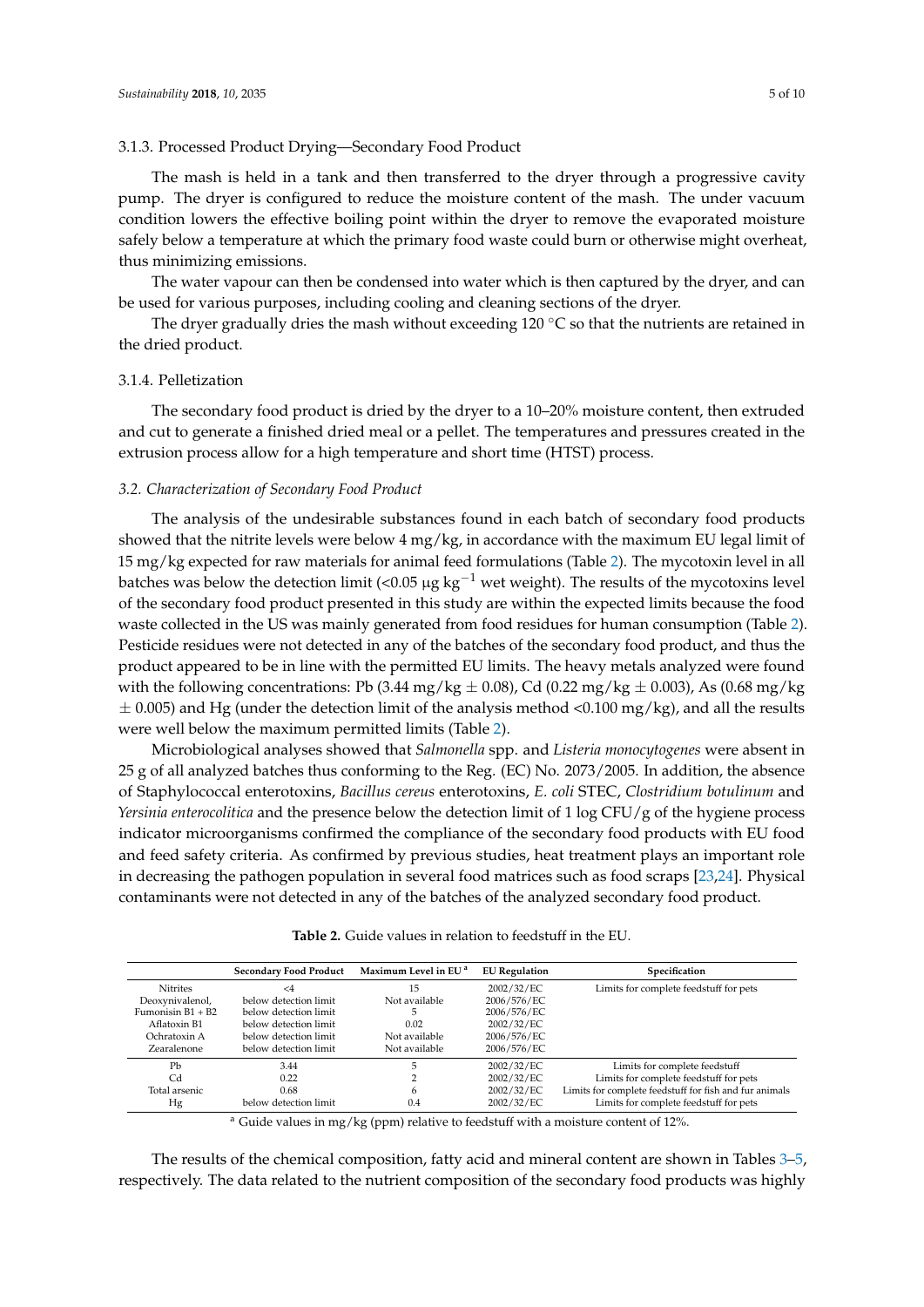variable. In fact, the variation in feed values of food waste depends on the origin of the waste and other social aspects such as the age profile, ethnic origin and dietary habits of householders [\[25–](#page-9-8)[27\]](#page-9-9).

Given that food waste reflects the human diet, the feed it is derived from is very often nutritionally balanced, with a good nutritional quality as shown by the nutrient analysis [\[28\]](#page-9-10). Some authors highlight that restaurant food waste is higher in fat and protein as found in the secondary food product analyzed in this study [\[29](#page-9-11)[,30\]](#page-9-12).

The high protein content in food waste responds to the necessity to find new protein sources, since Europe's capacity to produce protein feed is seriously inadequate to meet market demand [\[31\]](#page-9-13). According to Pond and Maner [\[32\]](#page-9-14), one of the barriers to feeding animals with food waste is the variation in types and sources, which is reflected in the varied composition of the secondary food product. Further studies are thus necessary in order to standardize the raw materials derived from food waste transformation.

The fatty acid profile of secondary food product appears to be an interesting source of essential fatty acids, in terms of the omega 6 (26.3%) and omega 3 content (3.2%). In line with results, Myer, et al. [\[26\]](#page-9-15) reported a similar fatty acid profile and indicated that the results depend on the mixture of animal and vegetable fat normally found in household and restaurant waste. Macro-minerals such as calcium, potassium, phosphorous, sodium and magnesium were found in all the batches analyzed, and the heterogeneity of food waste makes the secondary food product a good source not only of protein but also of minerals.

| Parameters <sup>a</sup> |      |                  |
|-------------------------|------|------------------|
|                         | Mean | $87.07 \pm 0.02$ |
| Dry matter              | Min  | 84.40            |
|                         | Max  | 88.96            |
|                         | Mean | $24.00 \pm 0.02$ |
| Crude protein           | Min  | 19.61            |
|                         | Max  | 27.10            |
|                         | Mean | $7.94 + 0.05$    |
| Ether extract           | Min  | 3.89             |
|                         | Max  | 15.00            |
|                         | Mean | $16.62 \pm 0.03$ |
| Crude fiber             | Min  | 11.00            |
|                         | Max  | 21.00            |
|                         | Mean | $12.68 \pm 0.02$ |
| Ash                     | Min  | 9.95             |
|                         | Max  | 12.00            |

<span id="page-5-0"></span>**Table 3.** Chemical composition of the secondary food product.

<sup>a</sup> Data are reported as % on wet weight  $\pm$  standard deviation.

**Table 4.** Fatty acid content in secondary food product.

| Fatty Acid Content <sup>a</sup>    | (% of Total Fatty Acids) |
|------------------------------------|--------------------------|
| Saturated fatty acids (SFA)        | $37.42 \pm 0.30$         |
| Monounsaturated fatty acids (MUFA) | $33.28 \pm 0.16$         |
| Polyunsaturated fatty acids (PUFA) | $29.31 \pm 0.13$         |
| Omega-3 fatty acids                | $3.28 \pm 0.05$          |
| Omega-6 fatty acids                | $26.03 \pm 0.08$         |
| C12:0 Lauric acid                  | $0.94 \pm 0.08$          |
| C14:0 Myristic acid                | $2.02 \pm 0.04$          |
| C <sub>16:0</sub> Palmitic acid    | $23.56 \pm 0.11$         |
| C <sub>16:1</sub> Palmitoleic acid | $1.95 \pm 0.47$          |
| C17:0 Margaric acid                | $0.31 \pm 0.01$          |
| C17:1 Magroleic acid               | $0.12 \pm 0.00$          |
| C <sub>18:0</sub> Stearic acid     | $7.82 \pm 0.08$          |
| C <sub>18:1</sub> Oleic acid       | $30.63 \pm 0.27$         |
| C <sub>18</sub> :2 Linoleic acid   | $25.5 \pm 0.06$          |
| C18:3 Linolenic acid               | $3.03 \pm 0.03$          |
| C <sub>20:0</sub> Arachidic acid   | $0.41 \pm 0.04$          |
| C 20:1 Gadoleic acid               | $0.38 + 0.02$            |

<sup>a</sup> Data are reported as mean  $\pm$  standard deviation.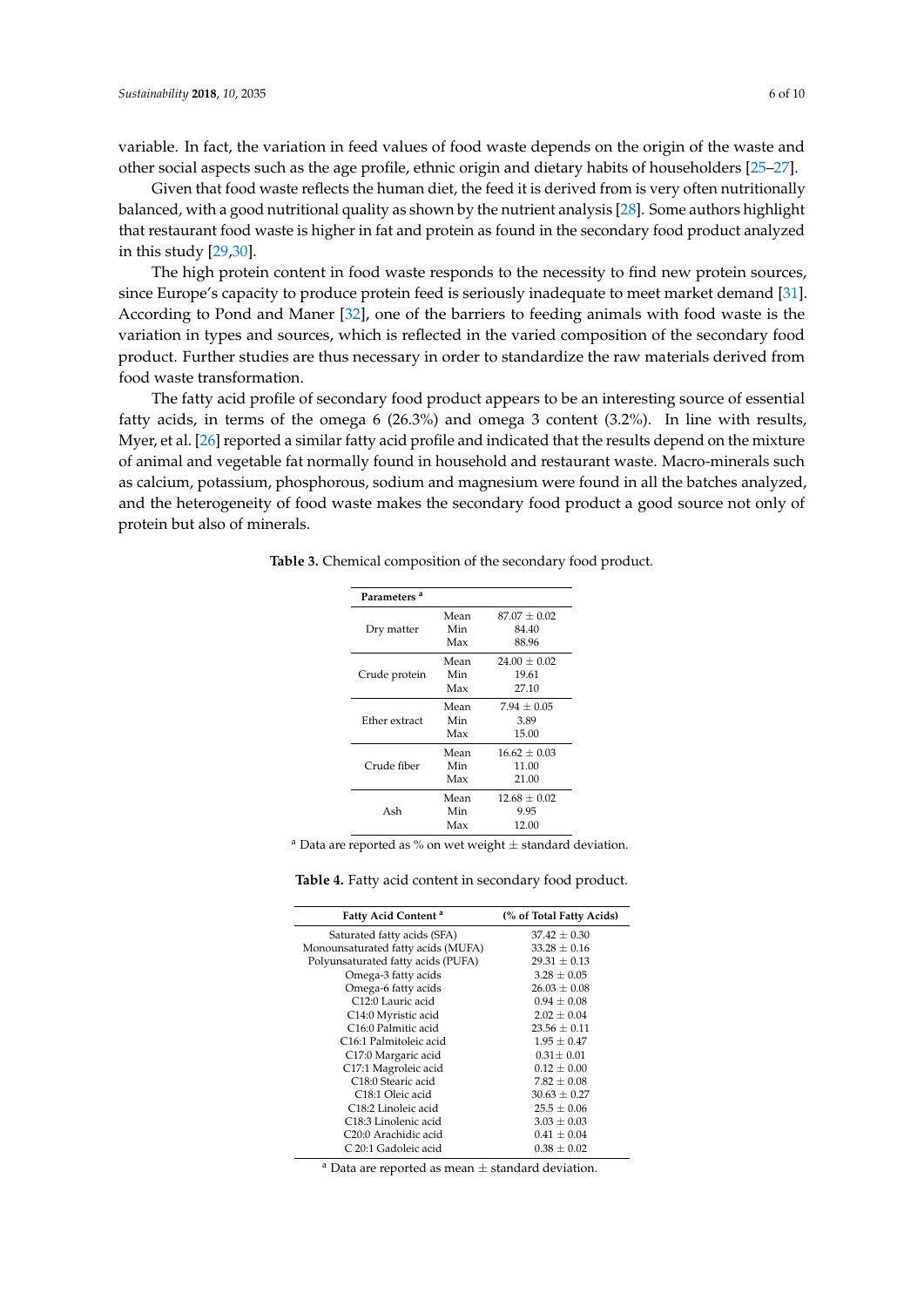| Element           |                 |
|-------------------|-----------------|
| Ca <sup>a</sup>   | $1.17 \pm 0.08$ |
| p a               | $0.23 \pm 0.07$ |
| K <sup>a</sup>    | $0.66 \pm 0.10$ |
| Na <sup>a</sup>   | $0.61 \pm 0.05$ |
| Mg <sup>a</sup>   | $0.15 \pm 0.05$ |
| Fe <sup>b</sup>   | $2.21 \pm 0.02$ |
| $Zn$ <sub>b</sub> | $155 + 47.3$    |
| Mn b              | $47.2 \pm 2.33$ |
| Cu <sup>b</sup>   | $22.4 + 2.55$   |
|                   |                 |

<span id="page-6-0"></span>**Table 5.** Mineral content of secondary food product.

<sup>a</sup> Values in % calculated on dry matter,  $\frac{b \text{ Values in mg/kg (ppm)}}{c \text{alculated on a moisture basis of 12\%}}$ .

#### *3.3. New Perspectives: Applicability in the EU*

Figure [2](#page-7-0) outlines the main results with reference to the applicability analysis. With respect to the legal framework on food waste and feed production currently in force, the case study analyzed has proven not to be fully suitable for implementation in the EU due to two main drawbacks: The nature of the raw material used as input for the food waste transformation process and, secondly, the destination of the final product.

More specifically, with regard to the type of waste used, the US case study processes urban food waste, which is not allowed in the EU in accordance with Directive 2008/98/EC which considers food and kitchen waste from households, restaurants, caterers and retail premises as bio-waste for composting and digestion. Despite the fact that the final product analyzed showed its compliance with safety requirements and a good nutritional profile, the European approach, which does not permit urban waste to be used as raw material for the food chain, can be considered as the best solution for public health protection.

Nevertheless, a large proportion of food waste that could be legally recycled under the current legislation already exists, as provisioned by the Commission Regulation No. 1017/2017 in the catalogue of feed materials. More specifically, the Regulation includes former foodstuffs (Figure [2,](#page-7-0) source 1), defined as food products manufactured for human consumption in full compliance with the EU food law but which are no longer intended for human consumption for practical or logistical reasons. The second type of source is fruit and vegetable surplus, which is composed of surplus derived from the industrial processing of raw fruit and vegetables, such as fruit pulp.

The third type of food surplus identified is catering reflux, defined by Regulation 2017/1017/CE as all waste food containing material of animal origin originating in restaurants, catering facilities and kitchens, including central kitchens and household kitchens. The food material comprised in this category can be considered as one of the most interesting sources for animal feed production and derives from three main origins: Sludge due to kitchen procedures, the food surplus generated by unconsumed food portions (which can also be redistributed for human consumption) and plate leftovers, under specific safety conditions determined by HACCP procedures.

Source 4, namely the fish and meat surplus, is composed of animal products or by-products with or without treatment, such as fresh, frozen and dried food products.

The second critical point relates to the final destination of the product, namely the type of animals that can be fed with the product originating from the food waste treatment. EU legislation Reg. No. 1069/2009 stipulates the health rules regarding animal by-products and derived products not intended for human consumption. However, it does not permit the feeding of farmed animals with processed animal proteins. This measure derives from past crises related to outbreaks of foot-and-mouth disease, the spread of transmissible spongiform encephalopathies such as bovine spongiform encephalopathy (BSE), and the occurrence of dioxins in feedstuff.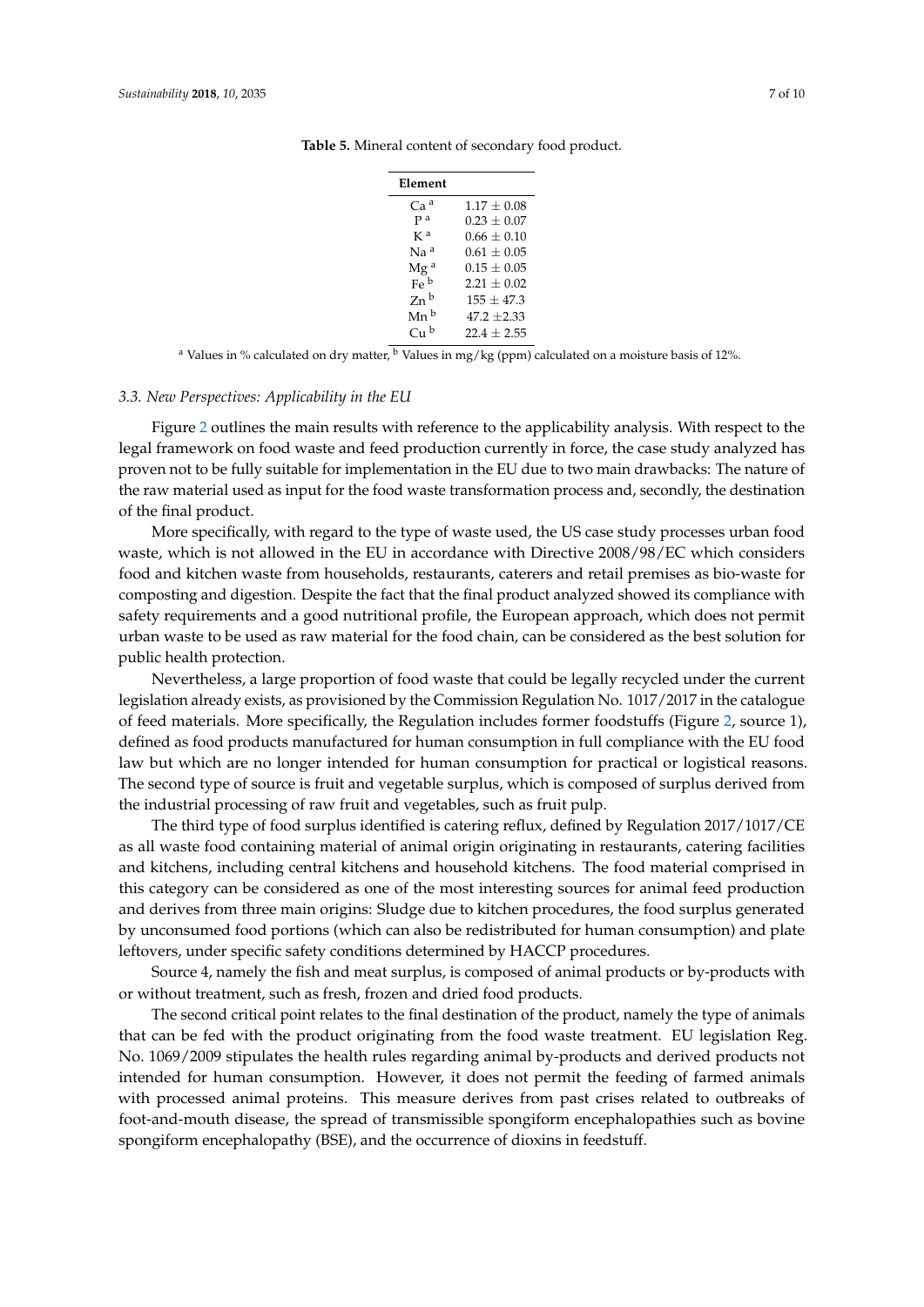<span id="page-7-0"></span>

**Figure 2.** Applicability analysis of US case study for the EU. **Figure 2.** Applicability analysis of US case study for the EU.

The second critical point relates to the final destination of the product, namely the type of Notably, sources 1 and 2 (former food and fruit and vegetable surplus) can be used for farmed animals, since the absence of animal proteins makes them suitable for transformation into livestock feed within the EU safety requirements.

Furthermore, all the sources listed in Figure 2 can be used for the manufacturing of pet food including catering reflux, under specific conditions. This is particularly noticeable since the European Pet Food Industry Federation in 2014 reported an annual growth rate of 1.8%, with 9 million tons in volume of annual sales of pet food products, and a turnover of 15 billion euros [33]. Given the size of the industry, the adoption of sustainable practices could have a significant impact globally. Moreover, protein is the most expensive macronutrient in ecological and economic terms, and therefore the one requiring the most attention with respect to sustainability [\[34\]](#page-9-17). In fact, the animal protein content significantly determines the environmental impact of dog and cat food formulas, and there is an increasing demand for culturally-acceptable products for pet owners, while still being nutritious and palatable to the pets [\[35](#page-9-18)[,36\]](#page-9-19). Eco-conscious pets-owners wish to balance their pets' dietary needs with protecting the planet. Thus, the development of controlled measures for collecting, transporting  $\frac{1}{2}$  or over  $\frac{1}{2}$  and  $\frac{1}{2}$  is the most expensive matrices of the most expensive matrices in equal and  $\frac{1}{2}$  and  $\frac{1}{2}$  and  $\frac{1}{2}$  and  $\frac{1}{2}$  and  $\frac{1}{2}$  and  $\frac{1}{2}$  and  $\frac{1}{2}$  and  $\frac{1}{$ and storing raw materials is the principal condition for the safe use of the raw materials identified as<br>In the animal is the algorithm  $proton$  content significantly determines the environmental impact  $\frac{1}{2}$ livestock feed or pet food.

#### $\Omega$  and there is an increasing demand for personally-acceptable products for personal still still still still still still still still still still still still still still still still still still still still still still st **4. Conclusions**

In terms of the global impact, the results of the present study highlight that *feed-from-food* strategies can be implemented within the European legal framework and represent a highly sustainable way of reducing the socio-economic costs related to food waste, resulting in a more efficient food chain.

The fact that the process uses food scraps as raw material implies that the costs related to food waste disposal and treatment are expected to be significantly lower. The secondary food product could also partially replace the traditional raw materials needed for feed and consequently provide a potential land/water saving for crop cultivation. In addition, the reduced competition among food/feed/energy crop use could reduce the environmental impact of feed production.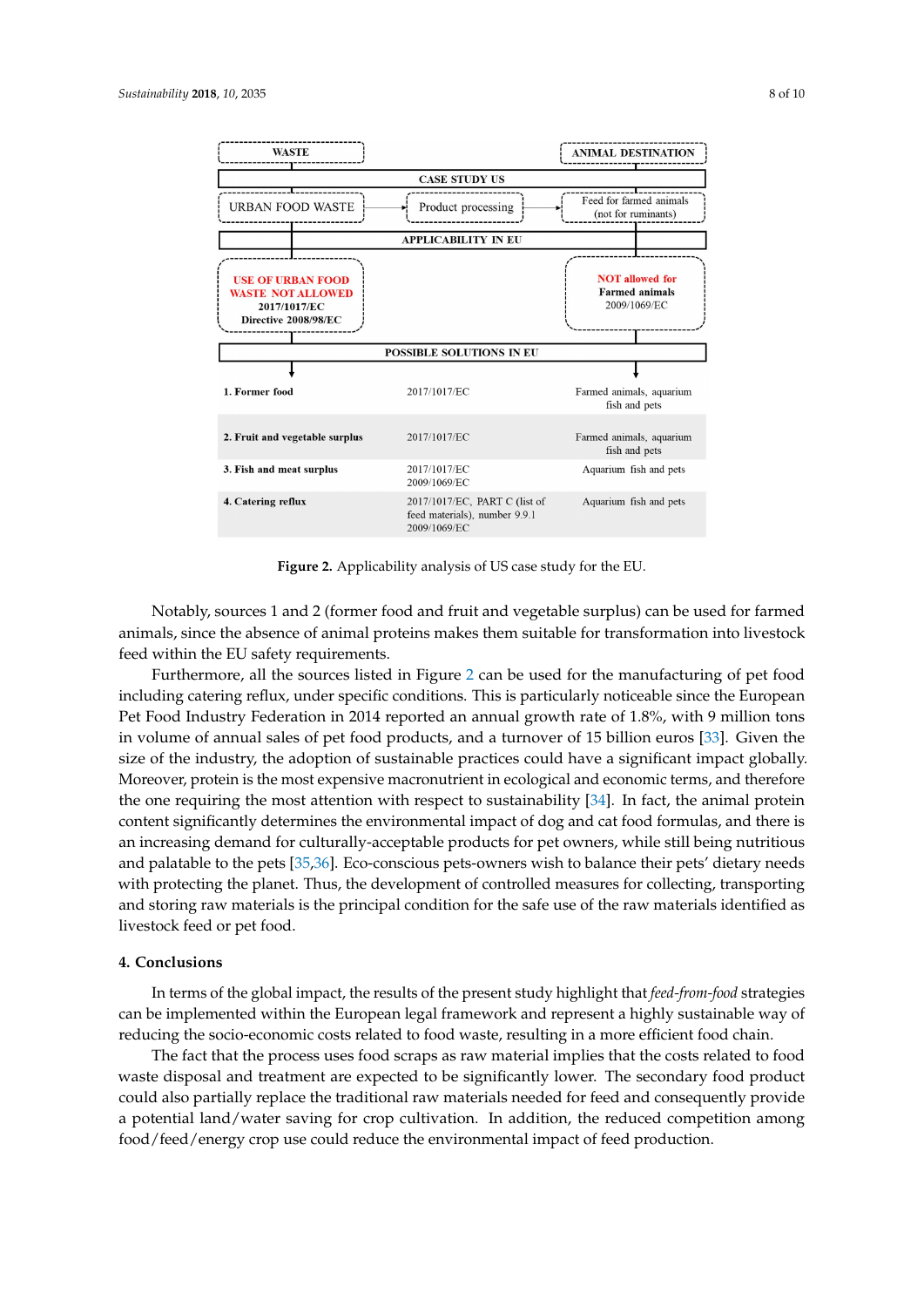The system analyzed would seem to have a positive socio-economic impact and to successfully contribute to the improvement in the global sustainability of the agri-food system, in accordance with the objectives of the circular economy.

The results of the study also highlight the wide margin of improvements for food waste prevention within the current EU framework, without necessarily changing regulations on food waste management. However, the basis for the implementation of the proposed strategies consists in the development of controlled systems that would guarantee that the food surplus is collected and managed in compliance with the most stringent safety requirements.

**Supplementary Materials:** The following are available online at [http://www.mdpi.com/2071-1050/10/6/](http://www.mdpi.com/2071-1050/10/6/2035/s1) [2035/s1,](http://www.mdpi.com/2071-1050/10/6/2035/s1) Section SA: Collection, transport and delivery—primary food product waste; Section SB: Production pre-processing; Section SC: Processed product drying—secondary food product.

**Author Contributions:** All the authors contributed equally to this work. All authors have read and approved the final manuscript.

**Funding:** This research received no external funding

**Acknowledgments:** The authors want to thank Nicole Rinauro and Louie Pellegrini (Sustainable Alternative Feed Enterprises) for their contributions to this study

**Conflicts of Interest:** The authors declare no conflict of interest.

#### **References**

- <span id="page-8-0"></span>1. Gustafsson, J.; Cederberg, C.; Sonesson, U.; Emanuelsson, A. *The Methodology of the FAO Study: Global Food Losses and Food Waste-Extent, Causes and Prevention-FAO, 2011*; SIK Institutet för Livsmedel och Bioteknik: Göteborg, Sweden, 2013.
- <span id="page-8-1"></span>2. Östergren, K.; Gustavsson, J.; Bos-Brouwers, H.; Timmermans, T.; Hansen, O.J.; Møller, H.; Easteal, S. *FUSIONS Definitional Framework for Food Waste*; EU FUSIONS: Brussels, Belgium, 2014.
- <span id="page-8-2"></span>3. *A Roadmap to Reduce US Food Waste by 20 Percent 10*; ReFED: New York, NY, USA, 2016.
- <span id="page-8-3"></span>4. Bellemare, M.F.; Çakir, M.; Peterson, H.H.; Novak, L.; Rudi, J. On the Measurement of Food Waste. *Am. J. Agric. Econ.* **2017**, *99*, 1148–1158. [\[CrossRef\]](http://dx.doi.org/10.1093/ajae/aax034)
- <span id="page-8-4"></span>5. Elimelech, E.; Ayalon, O.; Ert, E. What gets measured gets managed: A new method of measuring household food waste. *Waste Manag.* **2018**, *76*, 66–81. [\[CrossRef\]](http://dx.doi.org/10.1016/j.wasman.2018.03.031) [\[PubMed\]](http://www.ncbi.nlm.nih.gov/pubmed/29576512)
- <span id="page-8-5"></span>6. Parfitt, J.; Barthel, M.; Macnaughton, S. Food waste within food supply chains: Quantification and potential for change to 2050. *Philos. Trans. R. Soc. Lond. B Biol. Sci.* **2010**, *365*, 3065–3081. [\[CrossRef\]](http://dx.doi.org/10.1098/rstb.2010.0126) [\[PubMed\]](http://www.ncbi.nlm.nih.gov/pubmed/20713403)
- <span id="page-8-6"></span>7. Arancon, R.A.D.; Lin, C.S.K.; Chan, K.M.; Kwan, T.H.; Luque, R. Advances on waste valorization: New horizons for a more sustainable society. *Energy Sci. Eng.* **2013**, *1*, 53–71. [\[CrossRef\]](http://dx.doi.org/10.1002/ese3.9)
- 8. Thyberg, K.L.; Tonjes, D.J. Drivers of food waste and their implications for sustainable policy development. *Resour. Conserv. Recycl.* **2016**, *106*, 110–112. [\[CrossRef\]](http://dx.doi.org/10.1016/j.resconrec.2015.11.016)
- 9. Takata, M.; Fukushima, K.; Kino-Kimata, N.; Nagao, N.; Niwa, C.; Toda, T. The effects of recycling loops in food waste management in Japan: Based on the environmental and economic evaluation of food recycling. *Sci. Total Environ.* **2012**, *432*, 309–317. [\[CrossRef\]](http://dx.doi.org/10.1016/j.scitotenv.2012.05.049) [\[PubMed\]](http://www.ncbi.nlm.nih.gov/pubmed/22750176)
- 10. Venkat, K. The climate change and economic impacts of food waste in the United States. *Int. J. Food Syst. Dyn.* **2011**, *2*, 431–446.
- 11. Mirabella, N.; Castellani, V.; Sala, S. Current options for the valorization of food manufacturing waste: A review. *J. Clean. Prod.* **2014**, *65*, 28–41. [\[CrossRef\]](http://dx.doi.org/10.1016/j.jclepro.2013.10.051)
- <span id="page-8-7"></span>12. Vandermeersch, T.; Alvarenga, R.F.; Ragaert, P.; Dewulf, J. Environmental sustainability assessment of food waste valorization options. *Resour. Conserv. Recycl.* **2014**, *87*, 57–64. [\[CrossRef\]](http://dx.doi.org/10.1016/j.resconrec.2014.03.008)
- <span id="page-8-8"></span>13. Vlaholias, E.; Thompson, K.; Every, D.; Dawson, D. Charity starts . . . at work? Conceptual foundations for research with businesses that donate to food redistribution organisations. *Sustainability* **2015**, *7*, 7997–8021. [\[CrossRef\]](http://dx.doi.org/10.3390/su7067997)
- <span id="page-8-9"></span>14. Vittuari, M.; De Menna, F.; Gaiani, S.; Falasconi, L.; Politano, A.; Dietershagen, J.; Segrè, A. The Second Life of Food: An Assessment of the Social Impact of Food Redistribution Activities in Emilia Romagna, Italy. *Sustainability* **2017**, *9*, 1817. [\[CrossRef\]](http://dx.doi.org/10.3390/su9101817)